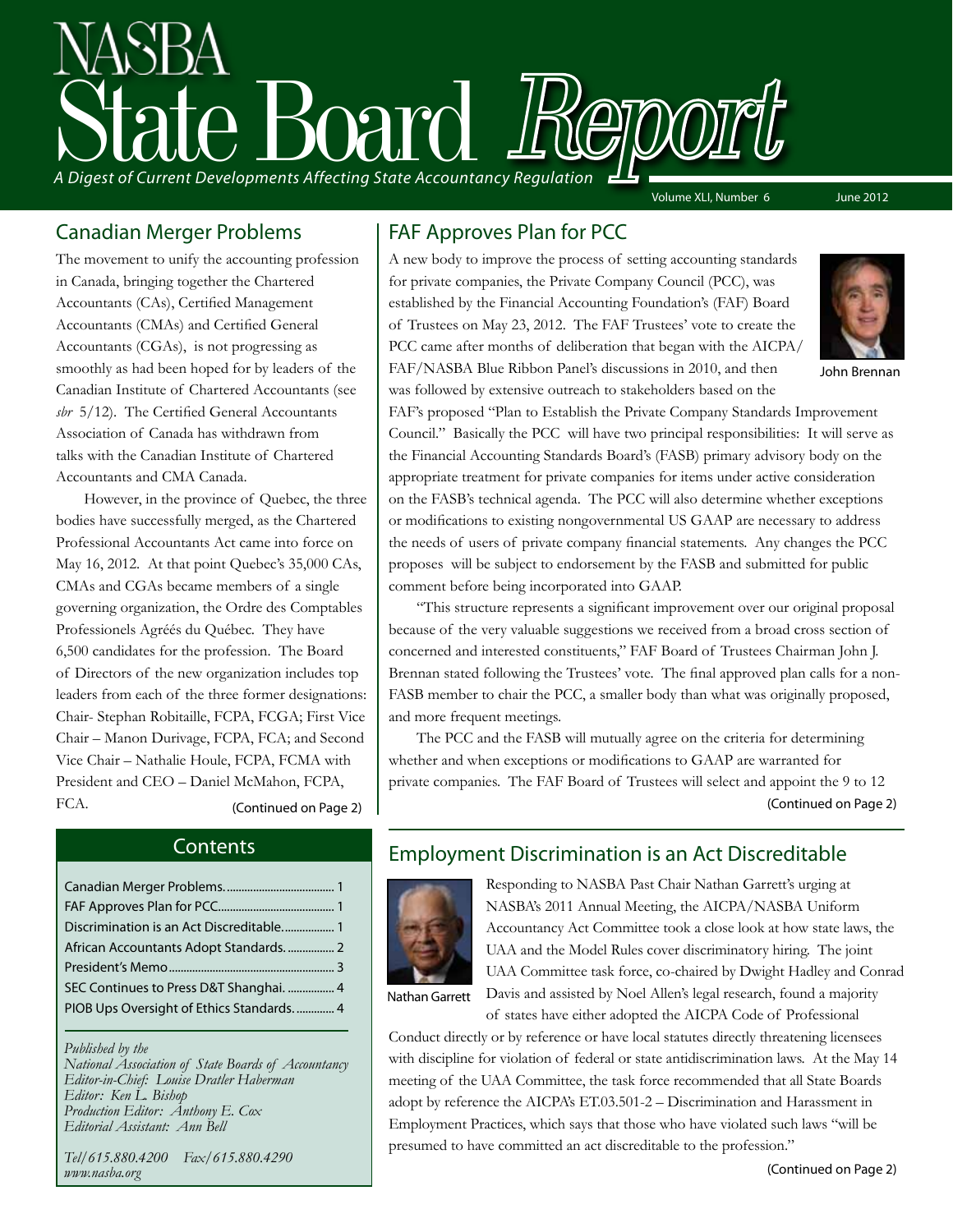#### FAF Approves Plan for PCC (Continued from Page 1)

members of the PCC, including a variety of users, preparers and practitioners who have substantial experience working with private companies. Members will serve staggered three-year terms, and each may be reappointed for an additional two-year term. The only remuneration for PCC members will be reimbursement for expenses. One FASB member will be assigned as a liaison to the PCC, and FASB technical and administrative staff will be assigned to support the PCC and supplement dedicated full-time PCC employees.

A two-thirds vote of the PCC's members will be required to determine which elements of existing GAAP to consider for possible exceptions or modifications. If exceptions or modifications to GAAP are proposed by the PCC, then a simple majority of FASB members would be needed before exposure for public comment. Once the comments are considered, and the

PCC redeliberates their proposal, then it will be forwarded to the FASB for a final decision on endorsement, which should be within 60 days. During its first three years, the PCC will meet at least five times each year, most frequently in the FAF's offices located in Norwalk, CT.

FAF President and CEO Teresa S. Polley commented: "…the plan ensures comparability of financial reporting among disparate companies by putting in place a system for recognizing differences that will avoid creation of a 'two-GAAP' system." President Polley will address NASBA's Western Regional Meeting on June 29 in Anchorage, and Chair Brennan will address NASBA's Eastern Regional Meeting on June 15 in Philadelphia.

NASBA representatives who participated in the FAF's 2012 roundtables were: Billy Atkinson (TX), Elizabeth Gantnier (MD), Gaylen Hansen (CO) and Telford Lodden (IA). ♦

#### Employment Discrimination is an Act Discreditable (Continued from Page 1)

In Mr. Garrett's presentation, he recounted his frustration in trying to gain entry into the profession despite degrees from Wayne State University, Yale University and two years of honorable service in the military. He ultimately was hired by a Detroit firm that was started by Michigan's first black CPA, Richard H. Austin. He told the NASBA audience, "For purposes of encouraging moral behavior, I say to you that our State Boards and our membership organizations need rules stating clearly that violation of the laws

against employment discrimination is unethical." Mr. Garrett's speech can be viewed on www.nasba.org coverage of the 104th Annual Meeting.

In gathering information for the UAA Committee's task force, Mr. Allen found at least six states directly threaten licensees with discipline for violation of antidiscrimination provisions and at least 28 states have adopted the AICPA Code of Professional Conduct, in whole or part, by reference.  $\blacklozenge$ 

#### African Accountants Adopt International Standards

At the inaugural meeting of the Pan African Federation of Accountants (PAFA) General Assembly, on May 4 in Tunis, Tunisia, the organization resolved to adopt International Standards on Auditing, International Public Sector Accounting Standards, International Education Standards, International Financial Reporting Standards (IFRS), International Financial Reporting Standards for Small and Medium Enterprises, and the Code of Ethics for Professional Accountants developed by the International Ethics Standards Board for Accountants. PAFA was formed in May 2011 and consists of 39 professional accountancy organizations

#### Canadian Merger Problems (Continued from Page 1)

Although CGA Alberta has said it is committed to the merger, CGA - Canada and its other provincial affiliates have left the merger negotiations. "Over the course of the discussions progress was made," said Anthony Ariganello, President and CEO of CGA-Canada, "however, it was not sufficient to address issues that were critical to CGAs both at a provincial and national level." According to CGA-Canada, several provincial bodies had been unable to progress on key issues such as legal structure, member ratification process and enforceable commitments regarding member protection and minority rights. At the national level, the CGAs felt the three bodies had not agreed upon a national governance model that included clearly defined roles and responsibilities, nor had they

from 34 African nations.

IFAC Chief Executive Officer Ian Ball commented: " A sound financial infrastructure – in the form of high-quality, recognized standards in auditing, ethics, public sector accounting, and related regulation – is the only way that sustainable economic development is truly achievable as Africa seeks a larger role in the global economy."

IFRS has already been adopted by several PAFA member organizations and others are moving to do so. The PAFA's policy is expected to prompt more to do the same.  $\blacklozenge$ 

agreed upon specific details of the unification framework beyond the initial proposal. The CGAs saw inconsistencies remaining across the country regarding the use of legacy designations, which could confuse the public.

 CMA Ontario has also withdrawn from the merger talks. However, a spokesperson for CICA said they will be moving ahead with their new qualification program, as Quebec has taken the lead. The merger plan would create a Chartered Professional Accountant (CPA) in Canada with unified technical and ethical standards.  $\blacklozenge$ 

**Correction:** *John W. Johnson, NASBA's new Director of Legislative Affairs, has been a member of the CPA Society Executives' Association's FOOD (For Our Own Development) Group.*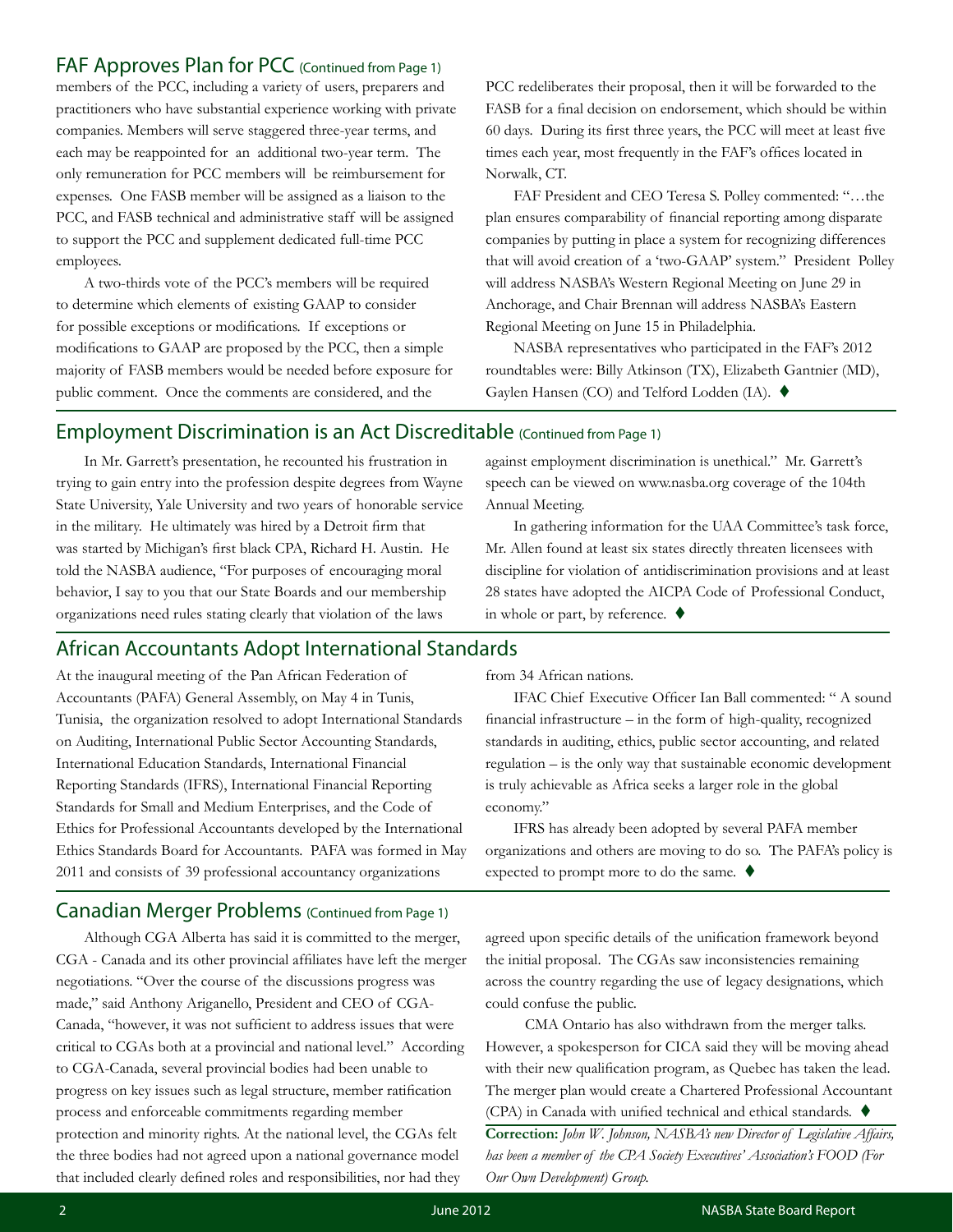## President's Memo

### **Thoughts of Summer**

I recently read a short story, written by some anonymous author, that started out with the paragraph: "As summer approaches, my thoughts drift back to summers gone by. Once school was out for the summer, the neighborhood kids had three months of wonderful, carefree days. We would run and play, or lay around in the shade reading a book or watching the clouds float by. Three months of freedom! It was so relaxing, and looking back now, I'm sorry I took those days for granted. All too soon, they would be gone…just a memory."

Upon reading the story, I too took a few moments to drift back to my own remembrances of summer. They include fishing holes, picking blackberries, baseball and long bike rides, but -- most importantly -- it is the friendships and relationships that make those recollections so memorable. As we begin our summer in this year of transition and change, I have reflected on our experiences, our challenges and our successes, and once again it is the people associated with NASBA (our members, volunteers, stakeholders and staff) that determine how our memories of summer will be remembered.



Ken L. Bishop

NASBA leadership recently participated in a planning meeting to consider committee charges and appointments, and other positions that need to be determined for next year. It

was a great time to take a reflective look at the hundreds of individuals, both current and past Board of Accountancy members and staff, who make up the NASBA family. It is indicative of the type of organization that NASBA is that so many wonderful folks continue to identify with, and desire to participate in, NASBA -- even if only to maintain the social and lasting friendships.

As of this writing we are preparing for a new strategic planning meeting that will involve volunteers from throughout the organization and across the country. Everything that NASBA does will be on the table for discussion. To continue to grow in relevance, and to be successful in meeting our mission to enhance the effectiveness of State Boards of Accountancy, it is imperative that we challenge ourselves and be open to new ideas and new ways of doing things. Bringing in fresh faces with different backgrounds and new perspectives will insure that NASBA will continue to be a vibrant organization well into the future.

I recently participated in a discussion about the differences between "baby boomers" and "generation Y." One quote that stood out was: "Baby boomers ask, 'Why?' Generation Y asks, 'Why not?' And Generation Z will ask, 'Why not now?' " In our business operations at NASBA we see the change every day. New examination and licensure candidates expect instant results and gratification, online information and intuitive processes. As generation Y has members turning 30, and as they begin to play a more significant role in the accounting profession, they will expect NASBA to keep pace. I am confident that we will meet that challenge.

I hope to someday look back at the summer of 2012 as a period of opportunity, new possibilities and, most importantly, the building of new friendships and strong relationships around the globe. I wish all of you a happy summer including fun times with family or friends, relaxing vacations, great barbeques and, hopefully, time to reflect on how blessed we all are to be a part of NASBA. I wish you something you will likely contemplate in the future in your "thoughts of summer."

*Semper ad meliora. (Always toward better things.)*

Jen L. Bohop

Ken L. Bishop President and CEO